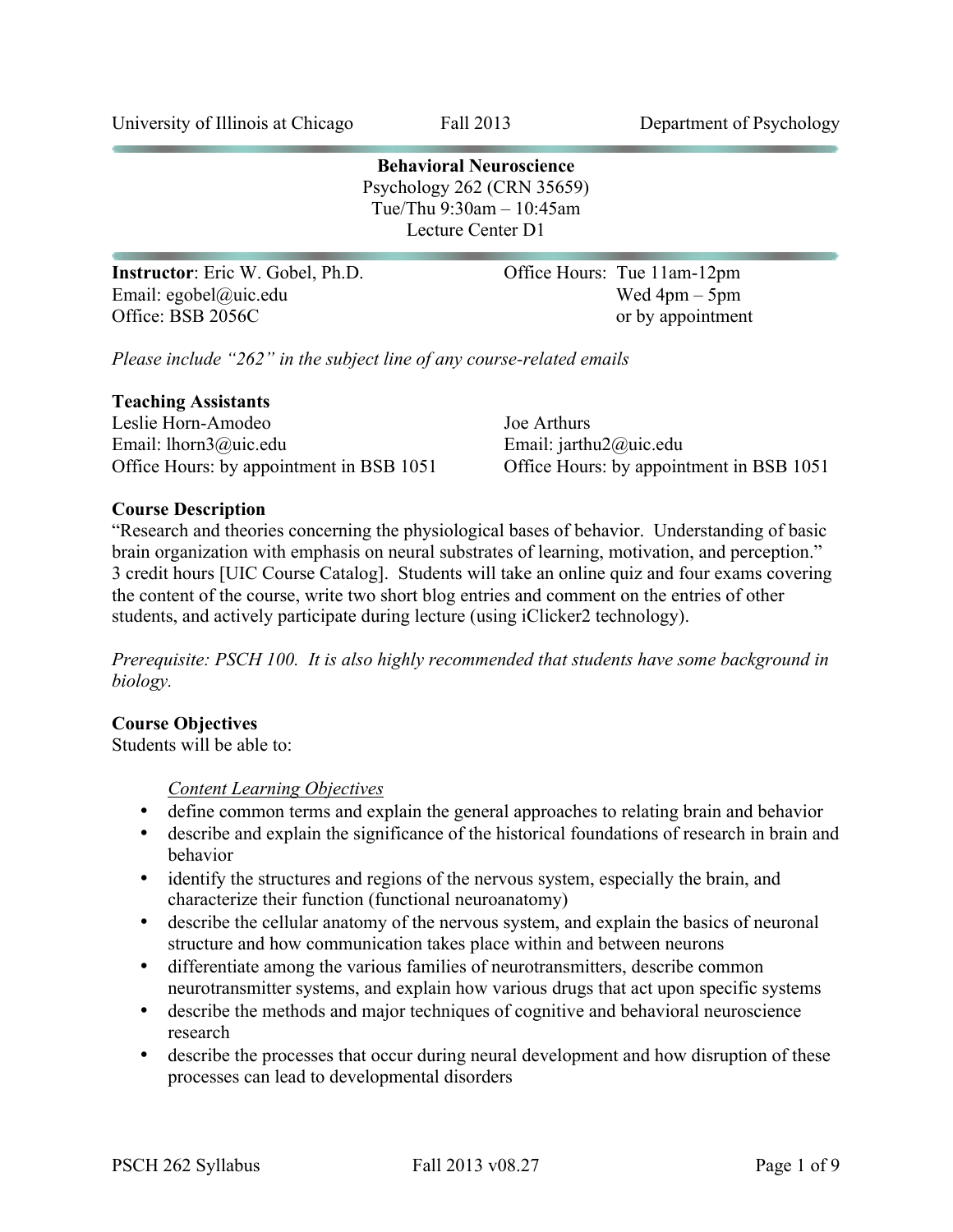- describe principles of sensation and perception, especially transduction, neural pathways, processing (information coding), development, and neuropsychology of the visual system
- briefly explain how cortical and subcortical regions of the brain and spinal cord control movement and how movement disorders arise from dysfunction in specific regions
- compare and contrast the characteristics of different types of memory and how different brain structures and regions support them (e.g., illustrate the taxonomy of learning and memory)
- describe commonly studied molecular mechanisms of information storage as specific brain regions demonstrate synaptic plasticity during different types of learning
- describe the changes in learning and memory function and underlying neural development during healthy aging and disease
- describe the role of reinforcement learning and its neural substrates in addiction
- explain the numerous effects of emotion and stress on cognition and behavior, especially emotional learning and memory
- describe the biological basis of various neurological and psychiatric disorders and mental illnesses

## *Skill Learning Objectives*

- determine the location and cause of brain damage or neuropathology, given the impaired and preserved abilities of a neurological patient, and vice versa
- understand, summarize, critically evaluate, and relate to society and everyday life the findings from research in the neuroscience of behavior, as reported in both the popular press and academic journals
- relate an article in the popular media to an understanding of the neuroscience of behavior
- discuss the contribution of various brain processes to everyday behavior

## **Materials**

## **Required Textbook**

Watson, N. V., & Breedlove, S. M. (2012). *The mind's machine: Foundations of brain and behavior*. Sunderland, MA: Sinauer Associates. ISBN: 978-0-87893-933-6 (paperback), 978-0-87893-904-6 (looseleaf), 978-0-87893-877-3 (e-book)

*Note*: The first chapter is viewable online: http://www.coursesmart.com/9780878939336/chap01 The entire e-textbook can be purchased using this link:

http://www.coursesmart.com/IR/4690877/9780878939336? hdv=6.8

## **Textbook Website**

Your textbook has a companion website at http://www.mindsmachine.com, which includes many helpful and interesting resources. You are encouraged to explore this site.

## **iClicker2**

An **iClicker2 remote (ISBN: 1429280476)** is required for in-class participation in this course. If you do not already have one from a previous course, you may purchase the remote through the bookstore or online at http://iclicker.com/purchase/. Instructions for using the iClicker2 are on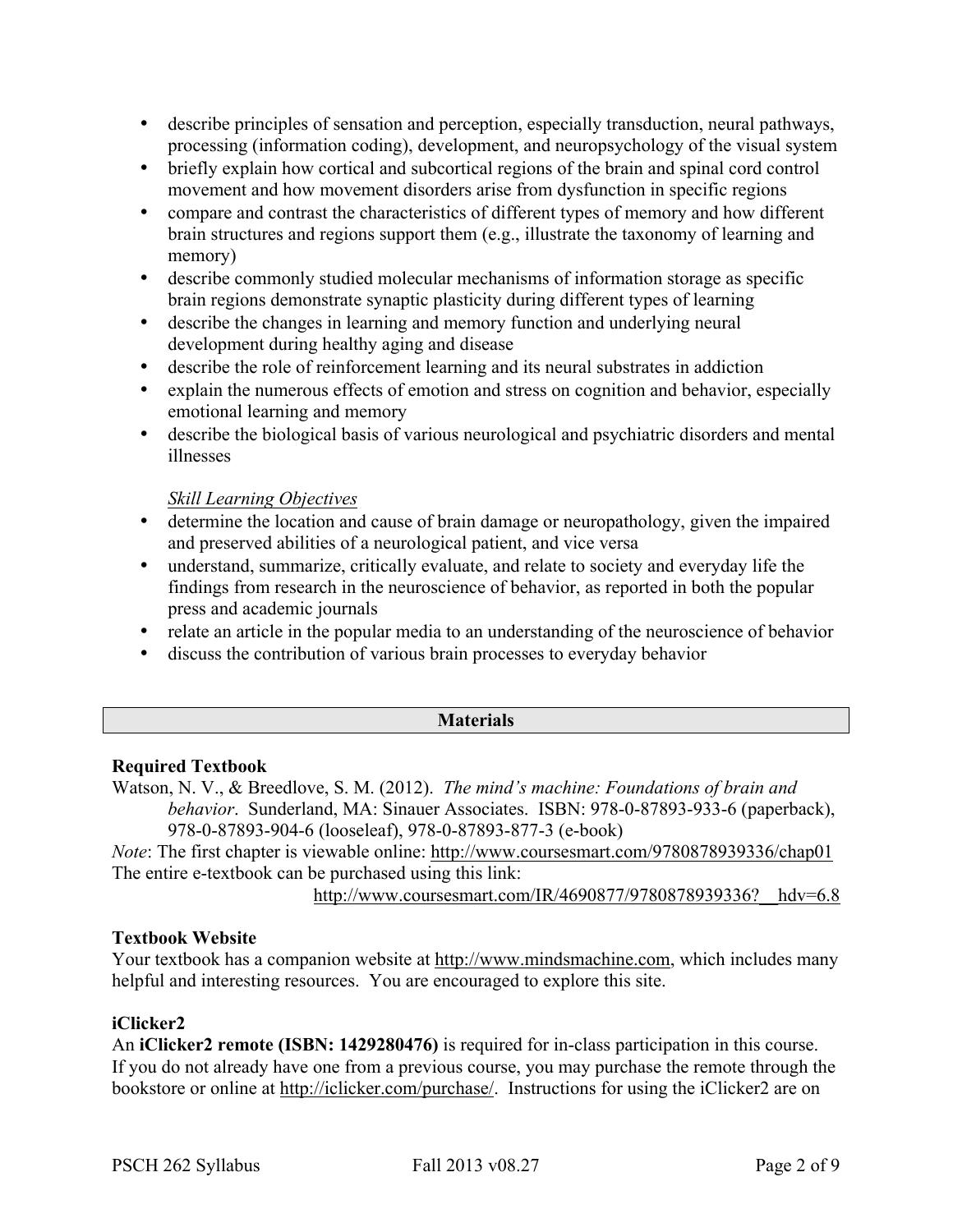the back of the remote. The iClicker2 technology is a response system that allows you to respond to questions posed during class, and you will be graded on that feedback and/or your inclass participation. *Note: the original iClicker and iClicker+ remotes will work for multiplechoice responses, but an iClicker2 remote is highly recommended.*

In order to receive this credit, you will need to *register your iClicker2 remote on Blackboard within the first two weeks of class (by Friday, September 6th)*. To do this, simply find the iClicker Registration Module on the course Blackboard home page, type your remote ID in the text box, and click the Register button (alternatively, you can go to Tools > iClicker Remote Registration, which also includes instructions for finding your remote ID). The remote ID is the series of numbers / letters found on the bottom of the back of your iClicker2 remote. While you can register at any time, you must have come to class at least once and voted on at least one question in order to complete the registration process.

*To ensure that you earn your participation points, be sure to bring your working iClicker2 remote with you to every class session*. It will be used every day in class, and you are responsible for bringing your remote daily. If you need technical support for iClicker or iClicker2, please contact (866) 209-5698 or support@iclicker.com from 9AM-11PM EST, M-F. The iClicker website (www.iclicker.com) also has support documentation, video tutorials, and FAQs for students.

## **Course Website**

The Blackboard course website found at http://blackboard.uic.edu/ contains important course information and documents (including lecture slides in pdf format, additional required readings, and helpful resources) and will be used for electronic submission of assignments.

## **Microsoft Office Software**

This course may require you to complete assignments using software in the Microsoft Office suite, such as Word, Excel, and/or PowerPoint. The on-campus computer labs will have this software, but UIC students can obtain a personal copy of Microsoft Office from the ACCC at no cost.

- Windows: https://webstore.illinois.edu/Shop/product.aspx?zpid=1532
- Mac: https://webstore.illinois.edu/Shop/product.aspx?zpid=1533

#### **Assessment**

## **Course Requirements**

You will be required to take an online quiz and four exams covering the content of the course, write two short blog entries and comment on the entries of other students, and actively participate during lecture (using iClicker2 technology):

1. The *four exams* will consist of a mixture of multiple-choice, short answer, and short essay (requiring answers of several sentences in length) questions. The exams are not formally cumulative, but you must master concepts from earlier in the course in order to understand later material. The exam dates are *September 17*, *October 10*, *November 5* (all during class time), and *December 11 at 10:30am*.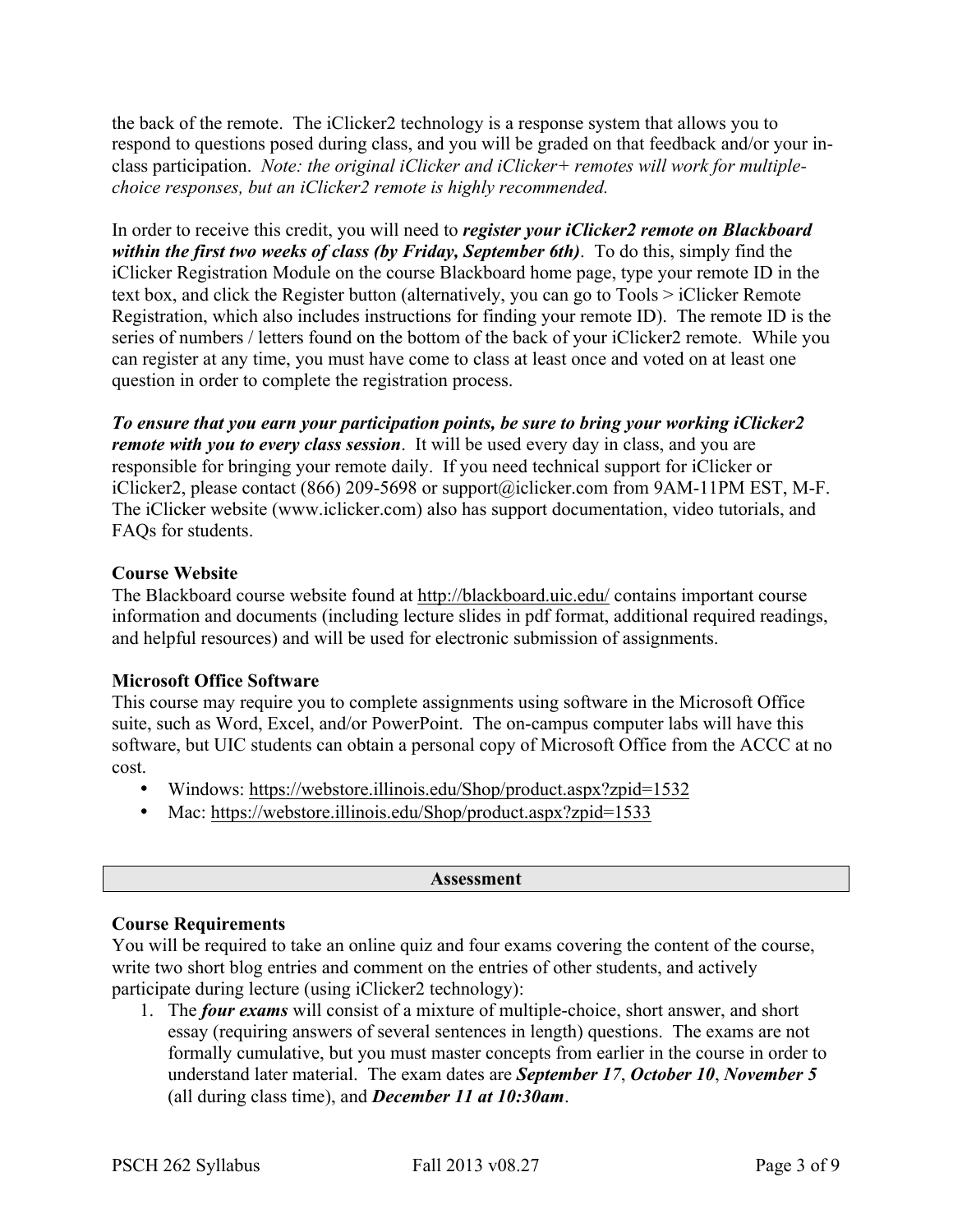- 2. The *online quiz* will focus on neuroanatomy (both cellular and gross neuroanatomy), which you must master in order to understand the material in the remainder of the course. In addition, this will help to prepare you for the first exam. You will complete this quiz online (via Blackboard) with a time limit. It is due on *September 11 at 11:59pm*.
- 3. The *two blog entries* are informal writing assignments that you will share, via the blogging tool on Blackboard, with the other students in the course (note that you must also upload your blog entries to Blackboard via SafeAssign as a Microsoft Word document). You will then be required to read the posts of your peers and comment on at least five other blog entries for each assignment. More information about each blogging assignment will be distributed at a later date and available on Blackboard.
	- a. The *Brain and Behavior in the Online Media (BBOM) blog entry assignment* requires you to find an online article in the popular press that describes research relating brain structure or function and behavior, which you will then summarize, critically evaluate, and relate to course material and society.
	- b. The *Brain and Behavior Article Critique (BBAC) blog entry assignment* requires you to find an empirical article in a peer-reviewed journal that describes research relating brain structure or function and behavior. You will then summarize and critically evaluate the article, discuss the implications of its findings, and relate the article to concepts from class, in a writing style appropriate for an educated non-scientist.
- 4. Finally, we will be using iClicker2 technology for active class participation in lecture. *Therefore, be sure to bring your iClicker2 with you to every class session*. Using the iClicker2 to participate in class will earn you *participation points*. To maximize your *performance points*, you should do the assigned reading *before* the corresponding lecture and *pay active attention* during class.
	- a. For each graded iClicker class session, you will receive up to 10 points from answering 2-5 questions. For each question that you answer correctly, you will earn one performance point, and the remainder of the 10 points will come from active participation.
	- b. Of a total of 20 graded iClicker class sessions, your top 15 will count toward your grade; the remaining 5 lowest scores will be dropped. Note that these drops are primarily intended for days that you don't do as well on your performance points (thus maximizing your grade), but can be applied to days on which you absolutely must miss class or if you forgot your iClicker2 remote for that day.

## **Point Allocation**

| Four Exams $(4 \times 15\%)$          | 60%   |
|---------------------------------------|-------|
| Online Quiz                           | $5\%$ |
| <b>BBOM Blog Entry &amp; Comments</b> | 10%   |
| <b>BBAC Blog Entry &amp; Comments</b> | 10%   |
| Class Participation (iClicker2)       | 15%   |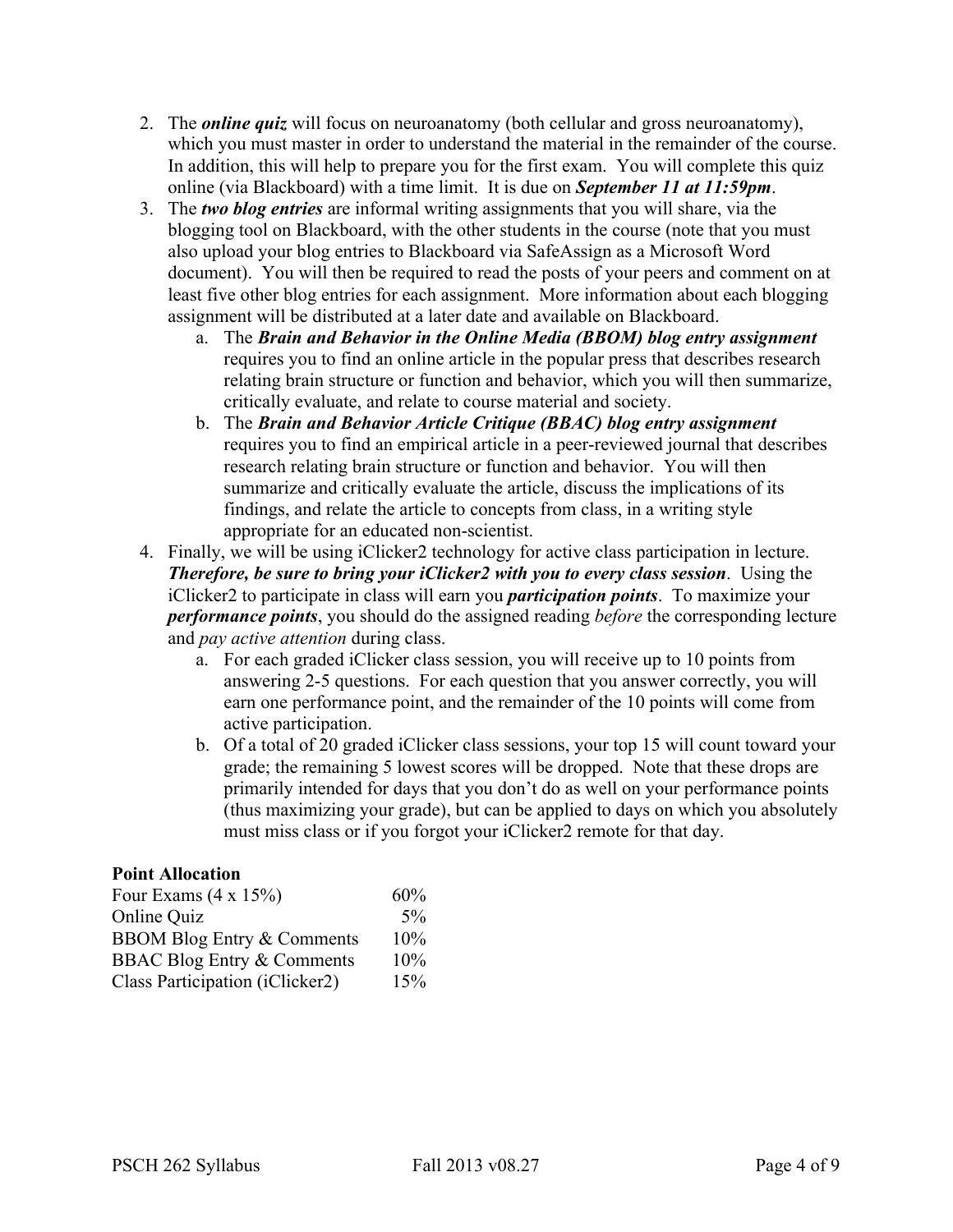## **Grading Scale**

The grading scale shown below will be used; however, a curve *may* be implemented that decreases the lower threshold for achieving the corresponding letter grade. In other words, if a curve is applied it would only improve the letter grade you receive. However, do not assume a curve as it is not obligatory and cannot be determined until the end of the semester.

| Letter Grade       |  |    |   |  |
|--------------------|--|----|---|--|
| Minimum Percentage |  | 71 | м |  |

## **Course Policies**

#### **Expectations**

- You will show up on time to every class session with your iClicker2 remote and participate in class
- You will be respectful of your classmates, the instructor, and the TAs
- You will complete reading assignments prior to the corresponding class session
- You will submit all assignments on time
- You will read all course emails thoroughly
- You will not have side conversations during lecture
- You will not use your phone or computer for non-course-related activities during class
- All writing which you submit will be written clearly, be grammatically correct, and follow APA format and style (when applicable)

## **Appropriate Classroom Behavior**

College students are adults and I will grant you the respect that comes with that. Therefore, please behave like adults (at least during class) and follow these guidelines about appropriate classroom behavior. Appropriate classroom behavior is simply a matter of *respecting the rights of others* in class (instructors, TAs, and other students) and *maximizing your own learning*.

Please refrain from using your cell phone during class except in extraordinary circumstances. The use of laptops or tablets for course-related purposes is perfectly fine, but please refrain from non-course-related activities during class. Minimize talking with other students in the course during class, except when directed to discuss as part of the course. Research has shown that distracting yourself by multitasking during class impairs your performance, and it may be disruptive or distracting to other students and is disrespectful to the instructor and TAs. Disruptive behavior may result in you being asked to leave the room so that you are not interfering with the learning of other students. It likely goes without saying, but during discussion, please respect others and their opinions, and refrain from discriminatory or hateful speech.

## **Attendance Policy**

It is the student's responsibility to attend ALL class sessions ON TIME, out of respect to your classmates, your instructor, and yourself. We will begin class promptly at the course start time. *Participation points will be earned during class sessions, so attendance (and participation) will*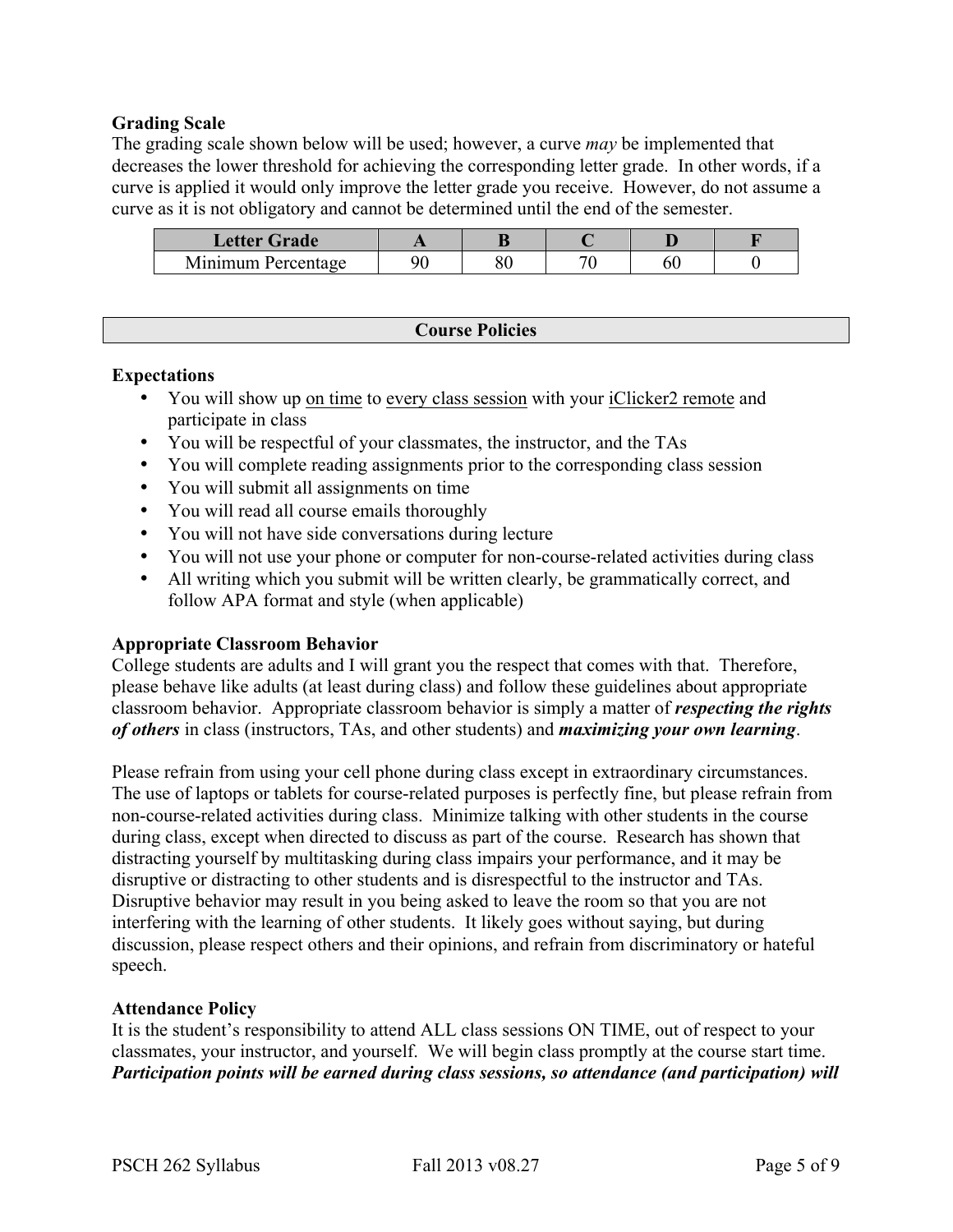*have a direct effect on your course grade*. In addition, your learning and performance in the course will also be maximized through your regular attendance.

## **Policy on Late Assignments**

It is expected that all assignments will be fully completed and turned in on time. Late assignments will not be accepted.

## **Disability Services**

"Concerning disabled students, the University of Illinois at Chicago is committed to maintaining a barrier-free environment so that individuals with disabilities can fully access programs, courses, services, and activities at UIC. Students with disabilities who require accommodations for full access and participation in UIC Programs must be registered with the Disability Resource Center (DRC). Please contact DRC at (312) 413-2183 (voice) or (312) 413- 0123 (TDD)."

If you require accommodations due to a documented disability, please bring a letter from the DRC documenting the necessary accommodations as soon as possible, preferably by the end of the second week (Friday, September 6th).

## **Religious Holidays**

I have tried to assure that no major assignment due dates or exams fall on major religious holidays. However, if there is a conflict with a religious holiday that you observe, please let me know by Friday, September 6th and an appropriate accommodation will be made (note that you can always submit an assignment early).

## **Additional Information and Resources**

## **APA Style**

Papers in psychology must be written in APA (American Psychological Association) format. *You are responsible for following APA style and citation format in all your writing assignments for this course, when applicable*. The most complete resource for APA style is the Publication Manual of the APA, but Purdue's Online Writing Lab (OWL) is an excellent, concise, and free online reference documenting APA style:

http://owl.english.purdue.edu/owl/section/2/10/

## **Writing Center**

Tutors at the writing center can help you to organize and edit your writing. All students are welcome and encouraged to make an appointment to improve their writing. The optimum use is to visit the Writing Center while preparing your draft of a writing assignment and to make several visits. More information can be found at http://www.uic.edu/depts/engl/writing/about/

## **Psi Chi Tutoring**

Students in UIC's Psi Chi chapter with expertise in various psychology courses hold office hours throughout the week. The tutoring schedule is usually established a few weeks into the semester, and the relevant information will be posted on Blackboard as it becomes available.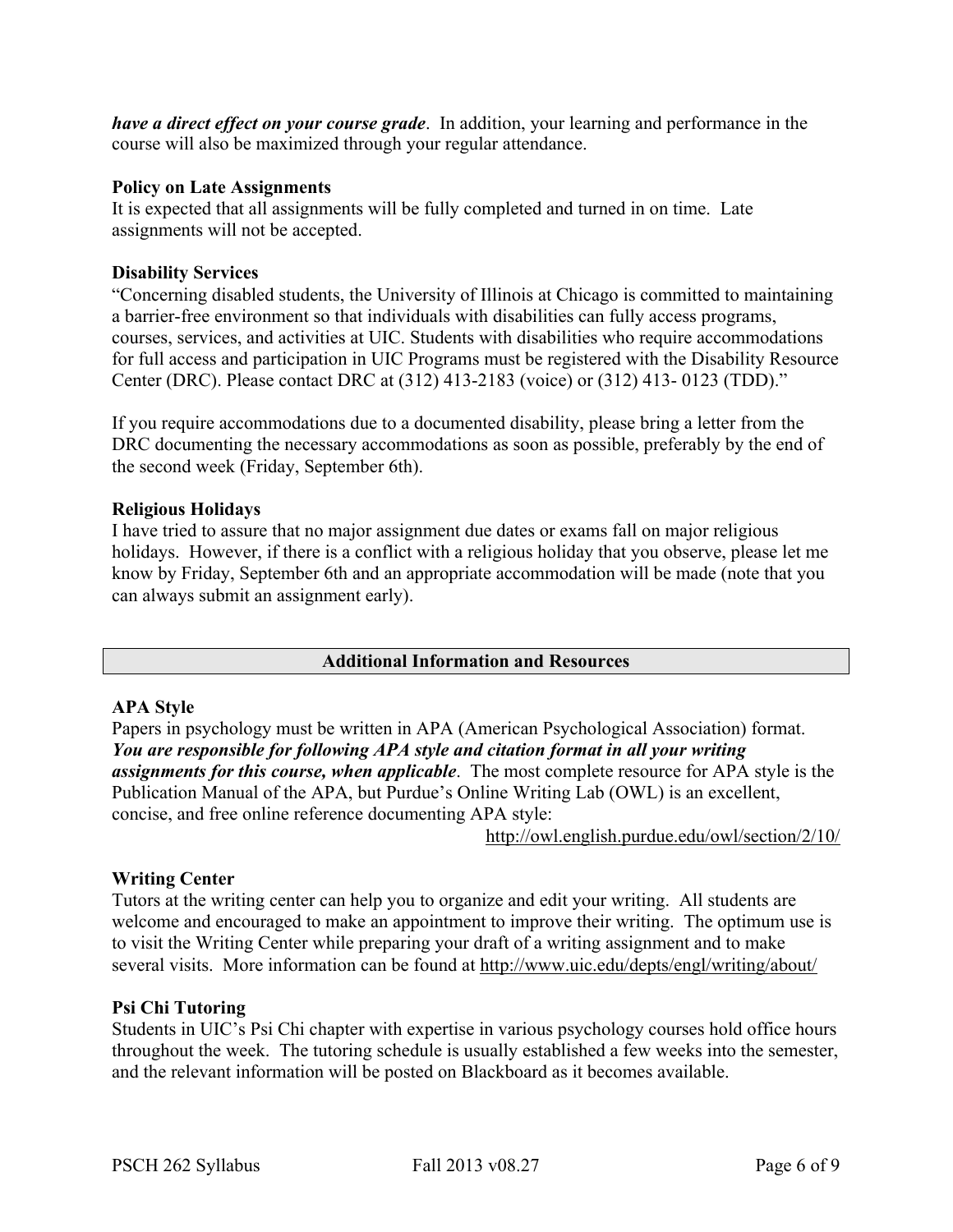## **Important Course Registration Deadlines**

The deadline to add or drop a course without a W is the end of the  $2<sup>nd</sup>$  week (Friday, September 6th). The deadline to withdraw from the course is the end of the  $10<sup>th</sup>$  week (Friday, November 1st).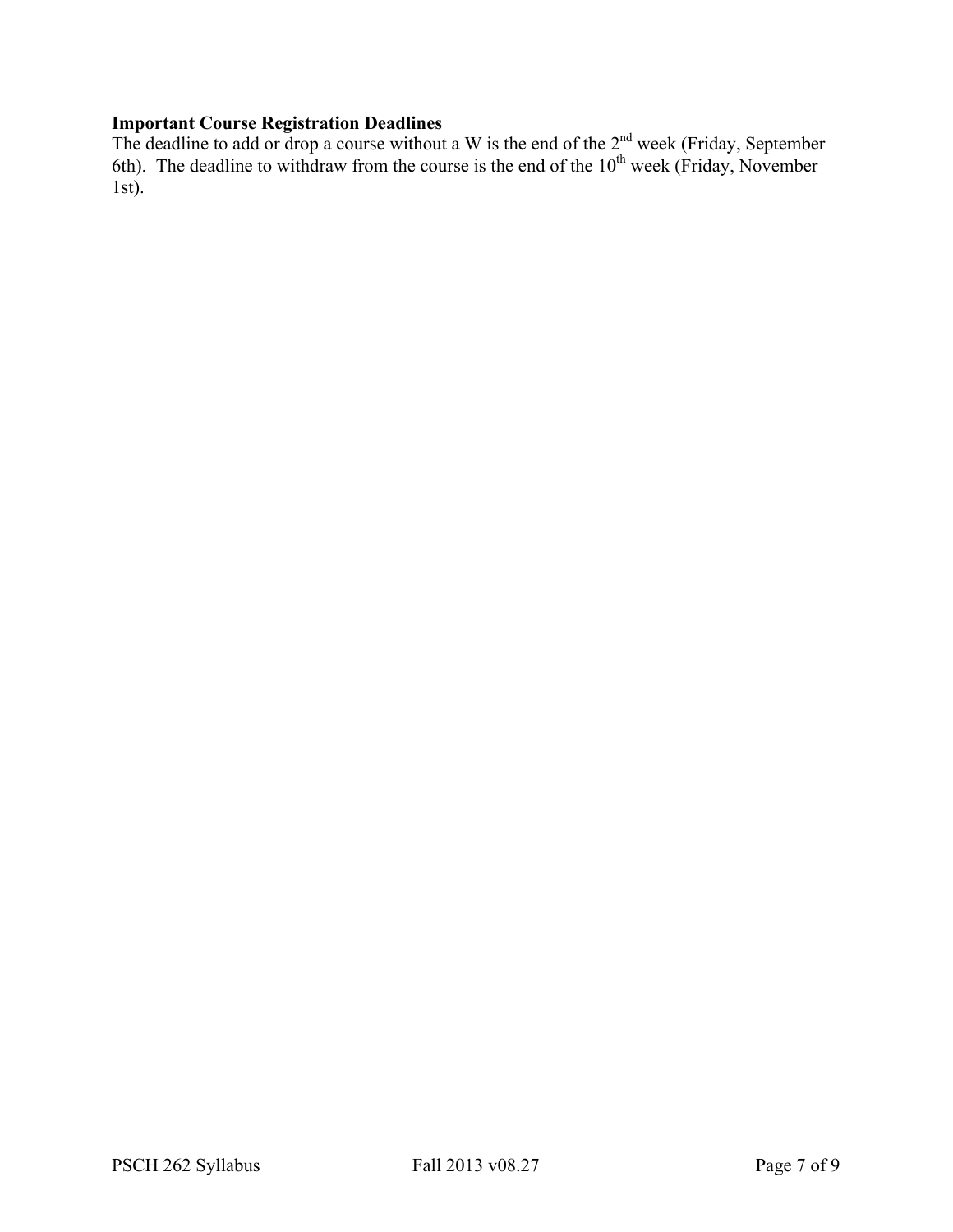## **Academic Honesty and Plagiarism**

*All work should be your own*. You are allowed, and even encouraged, to seek feedback from others, but all the writing you submit should be your own. Plagiarism is representing the words or ideas of others as your own, without crediting the source, and thus also includes copying or paraphrasing from your classmates or papers on the Internet. Writing assignments will be submitted electronically via SafeAssign to automatically screen for potentially plagiarized material and ensure academic honesty.

Familiarize yourself with violations of academic honesty and the student disciplinary policy at http://www.uic.edu/depts/dos/studentconduct.html. Some FAQ's about crediting others and avoiding plagiarism are available at http://tigger.uic.edu/~edelberg/crediting\_others/index.htm.

## **Guidelines Regarding Academic Integrity**

*from the UIC Undergraduate Catalog (http://www.uic.edu/ucat/catalog/GR.shtml):* As an academic community, the University of Illinois at Chicago is committed to providing an environment in which research, learning, and scholarship can flourish and in which all endeavors are guided by academic and professional integrity. All members of the campus community students, staff, faculty, administrators—share the responsibility of insuring that these standards are upheld so that such an environment exists. Instances of academic misconduct by students, and as defined herein, shall be handled pursuant to the *Student Disciplinary Policy*.

Academic dishonesty includes, but is not limited to:

- **Cheating:** Either intentionally using or attempting to use unauthorized materials, information, people, or study aids in any academic exercise, or extending to or receiving any kind of unauthorized assistance on any examination or assignment to or from another person.
- **Fabrication**: Knowing or unauthorized falsification, reproduction, lack of attribution, or invention of any information or citation in an academic exercise.
- **Facilitating Academic Dishonesty/Plagiarism**: Intentionally or knowingly representing the words or ideas of another as one's own in any academic exercise.
- **Bribes, Favors, Threats**: Bribing or attempting to bribe, promising favors to or making threats against, any person, with the intention of affecting a record of a grade, grade, or evaluation of academic performance. Any conspiracy with another person who then takes or attempts to take action on behalf or at the direction of the student.
- **Examination by Proxy**: Taking or attempting to take an exam for someone else other than the student is a violation by both the student enrolled in the course and the proxy or substitute.
- **Grade Tampering**: Any unauthorized attempt to change, actual change of, or alteration of grades or any tampering with grades.
- **Nonoriginal Works**: Submission or attempt to submit any written work authored, in whole or part, by someone other than the student.